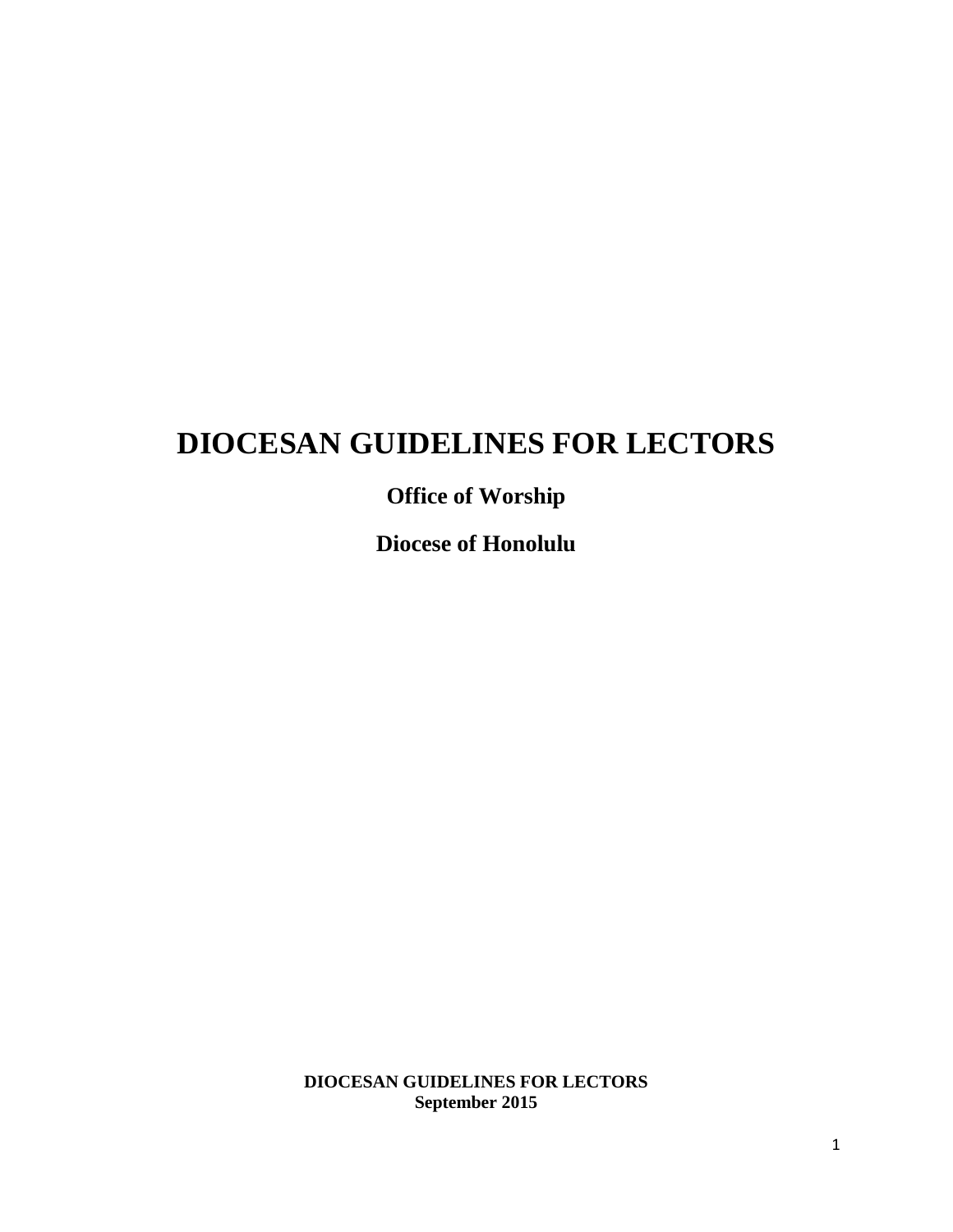# **Table of Contents**

| III. PASTORAL CONSIDERATIONS IN THE SELECTION OF CANDIDATES 3 |  |
|---------------------------------------------------------------|--|
|                                                               |  |
|                                                               |  |
|                                                               |  |
|                                                               |  |
|                                                               |  |
|                                                               |  |
|                                                               |  |
|                                                               |  |
|                                                               |  |
|                                                               |  |
|                                                               |  |
|                                                               |  |
|                                                               |  |
|                                                               |  |
|                                                               |  |
|                                                               |  |
|                                                               |  |
|                                                               |  |
|                                                               |  |
|                                                               |  |
|                                                               |  |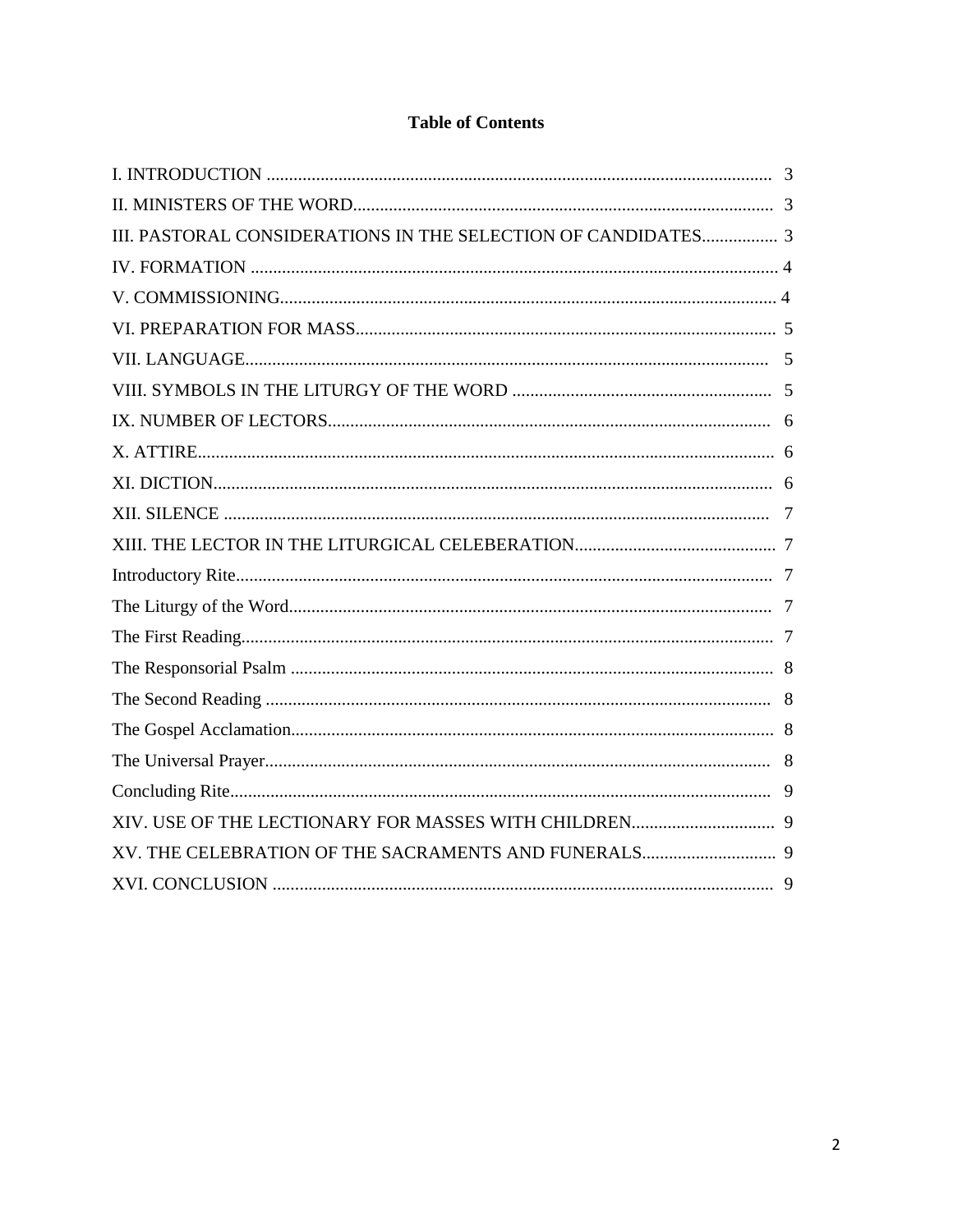# **I. INTRODUCTION**

1. The Office of Worship has prepared the following guidelines for Lectors. These guidelines apply to those ministering during Sunday Mass, as well as other liturgical celebrations.

2. The purpose of these guidelines is to provide some principles for this important liturgical ministry of the Church. These guidelines summarize the intention of liturgical law relative to the proclamation of the Word, the demands of proper liturgical practice, and the expectations of the universal and local Church.

3. Ritual practices may differ from parish to parish, reflecting the variations allowed by law. Determination in this regard comes under the pastor's authority. These guidelines, therefore, are not intended to impose absolute uniformity in liturgical customs. Instead, they are produced in a spirit of helping our parishes experience the proclaimed Word of God as a powerful celebration by offering some basic, essential principles required by the very nature of the liturgy. (SC *37)*

# **II. MINISTERS OF THE WORD**

4. The proclamation of the Word of God is truly a ministry in the Church. Lectors bring the living Word of God to the liturgical assembly. In and through them God speaks to the gathered faithful. The ministry of the Word, therefore, is treated seriously and with great dignity. (*GIRM 29, 55; LM 49,51*)

5. The Word of God is not merely read during the liturgy, it is *proclaimed,* yet not with theatrical show. Effective proclamation involves the delivery of the message with clarity, conviction and appropriate volume and pace. It demands the ability to evoke faith in others by demonstrating one's own faith. Proclamation is a special ministry which presupposes faith. It also rouses faith in those who hear the Word proclaimed. (*LM 14, 55; GIRM 101*)

## **III. PASTORAL CONSIDERATIONS IN THE SELECTION OF CANDIDATES**

6. A person with a strong faith, along with a knowledge and command of communication skills, can be one who proclaims the Word of God. In the selection of candidates and in review of those exercising this ministry, the following considerations may be helpful: (*SC 29*)

• Candidates should demonstrate by their lives a fidelity to the Catholic faith.

• Candidates should be persons who have gifts and skills in public communication and reading. Such skills include eye contact, enunciation, diction, inflection, pacing, projection and pronunciation. (*LM 14, 55*)

• Candidates should have a love and reverence for the Sacred Scriptures along with a basic understanding of the Bible, the Lectionary, and the Liturgy of the Word. (*LM 55*)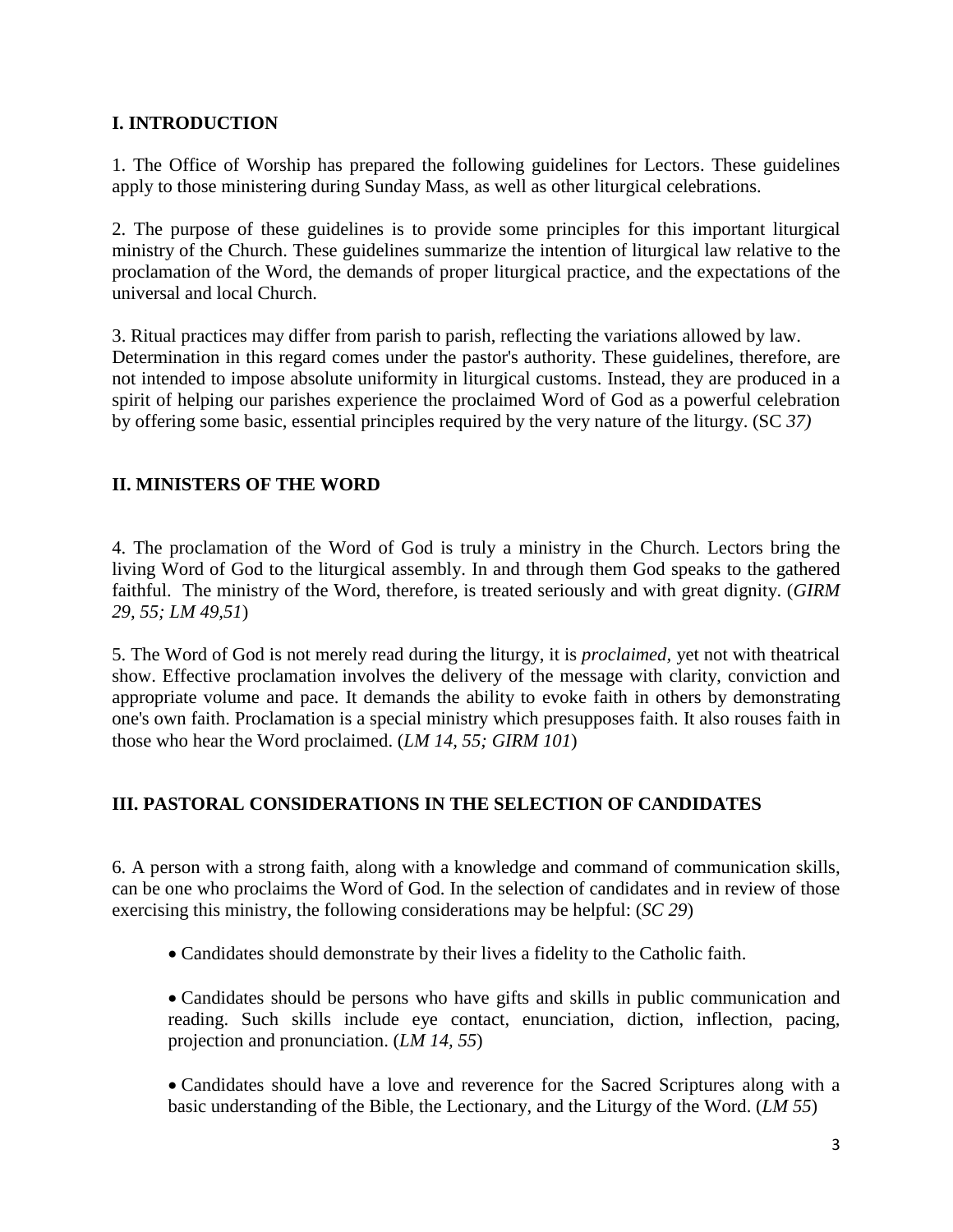• Candidates should have a basic knowledge of Sacred Scripture including: the plan of salvation, the organization of the books of the Bible, the variety of genres and literary forms of its books, and should engage in some form of regular study of them. (*CCC 109, 110*)

• Candidates should understand the importance of this ministry and appreciate the need for study and preparation as well as the ministry's connection to Christian life and practice.

# **IV. FORMATION**

7. All liturgical ministers, especially the ministers of the Word, must be properly trained for their ministry. The ministry of the Word requires skill in public reading, knowledge of the principles of liturgy, and an understanding and love of the scriptures. *(LM 52, 55; GIRM 101)*

8. Lectors are to be trained in a reading style that is clear, audible, and intelligent, for it is the first means of properly transmitting the Word of God to the assembly. The voice of the lector should correspond to the genre of the text itself and should be suited to the form and the solemnity of the celebration. Only properly trained and commissioned lectors should be scheduled for the liturgy. *(LM 4, 55; GIRM 38, 101)*

9. Regular, periodic formation and study days should be scheduled for all lectors in the parish. Days of recollection, evenings of prayer and fellowship are important follow-up and support systems to those serving in this ministry. A process of periodic review of their ability to proclaim the sacred text in the liturgy may also be helpful in improving the competency of lectors.

10. Lectors should be provided with a copy of a resource for the preparation of the readings for the Liturgy of the Word. Parishes should also provide access to biblical commentaries, texts and liturgical reference materials for their study and preparation.

11. Parishes may find it helpful to select a coordinator of lectors in order to facilitate training and formation events along with scheduling for specific liturgies. This person may also represent the lectors on the parish liturgy committee.

12. The Office of Worship, in addition to its own programs, can assist pastors and chaplains with this training and formation.

## **V. COMMISSIONING**

13. Following their formation period, it is the responsibility of the pastor, chaplain, or his delegate to determine the suitability of the candidates who will exercise this ministry. It is recommended that those who will serve the parish community as lectors receive the Church's blessing following their period of formation and before assuming this ministry. The blessing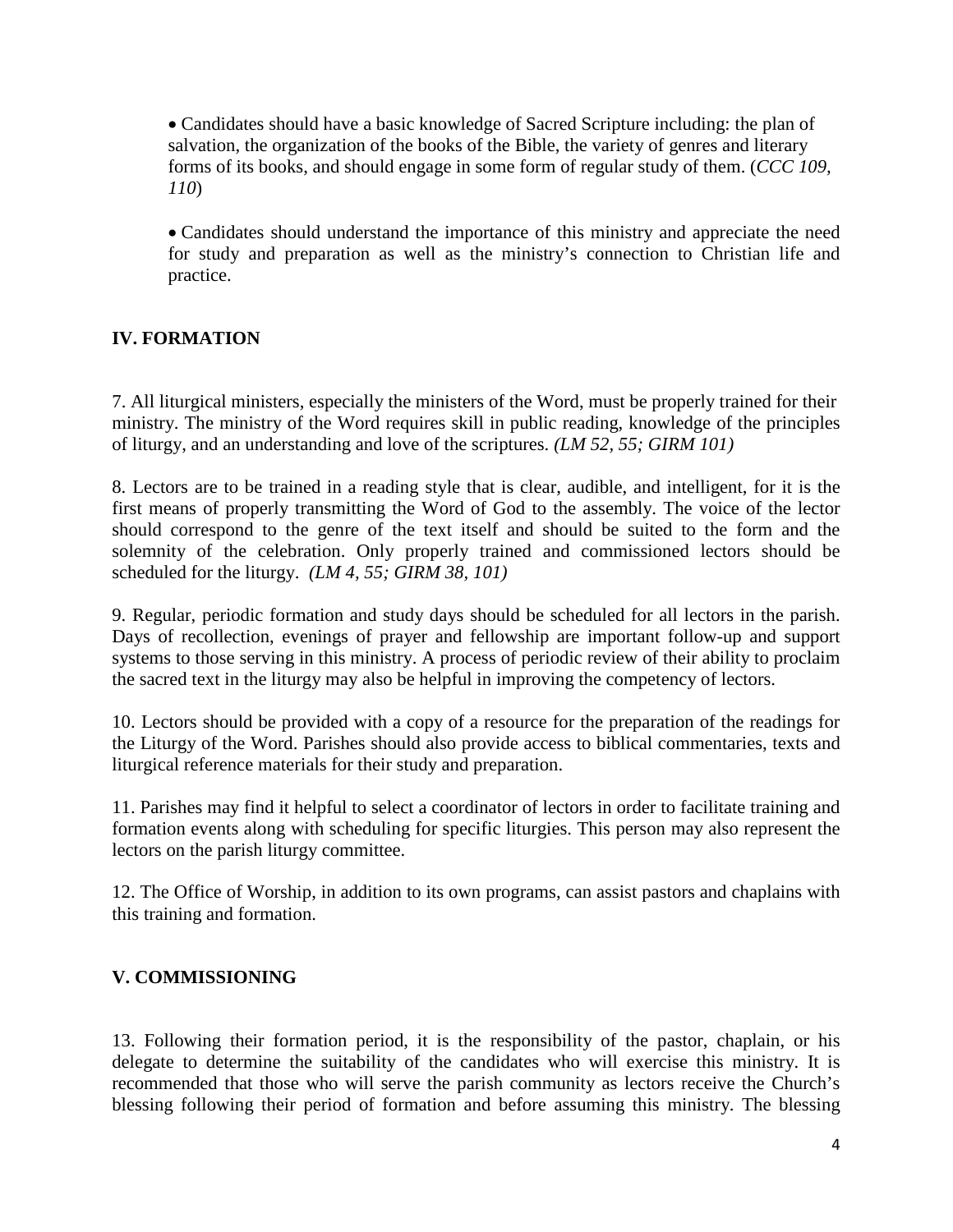should normally take place during a Sunday celebration of the Eucharist. The texts are those in the *Book of Blessings: chapter 61, nos. 1831-1846.*

# **VI. PREPARATION FOR MASS**

14. To make the proclamation of the Word effective, all lectors are expected to be prepared for their ministry. Preparation should be spiritual, scriptural, and practical. Spiritual preparation involves prayer over the text and reflection on its message. Scriptural preparation involves understanding the text and interpreting it sufficiently so as to evoke a response from the assembly**.** Practical preparation involves mastering difficult words, learning the right pronunciations and practicing the delivery of the text aloud, ideally in the presence of someone who is able to critique the delivery. It is unacceptable to rush into the sacristy just before Mass to "look at the readings." *(LM 55; CCC 109,110)*

15. Lectors should be required to arrive at least 15 minutes before the liturgy; this allows them time to locate the readings in the Lectionary, make sure they are the proper readings assigned for the day (noting the proper lectionary cycle, A, B, or C; or I, II on weekdays), arrange the microphone, and make sure that the sound system is properly functioning. If a lector is to read the petitions for the Universal Prayer, these should be reviewed before the liturgy begins. This is especially important if the names of persons are to be read (e.g. among the sick, or those who have died).

## **VII. LANGUAGE**

16. In recent years sensitivity for inclusive language in the liturgy has been recognized. The Lectionary, however, is a liturgical book that belongs to the whole Church, thus the lector is not at liberty to change the approved scriptural texts for the liturgy to accommodate a desire for inclusive language. (*LM 111*)

17. In the preparation of other texts, such as the Universal Prayer or commentary of any type, language which is inclusive referring to human beings can be used, but references to God should not shy away from calling him Father.

## **VIII. SYMBOLS IN THE LITURGY OF THE WORD**

18. God speaks to the faith community at worship through symbols. To ensure the pastoral effectiveness of the Liturgy of the Word, it is important to pay full attention to these symbols. The symbols that are integral to any celebration of the Word are: the Lectionary, the Book of the Gospels, and the ambo. (*CCC1154*)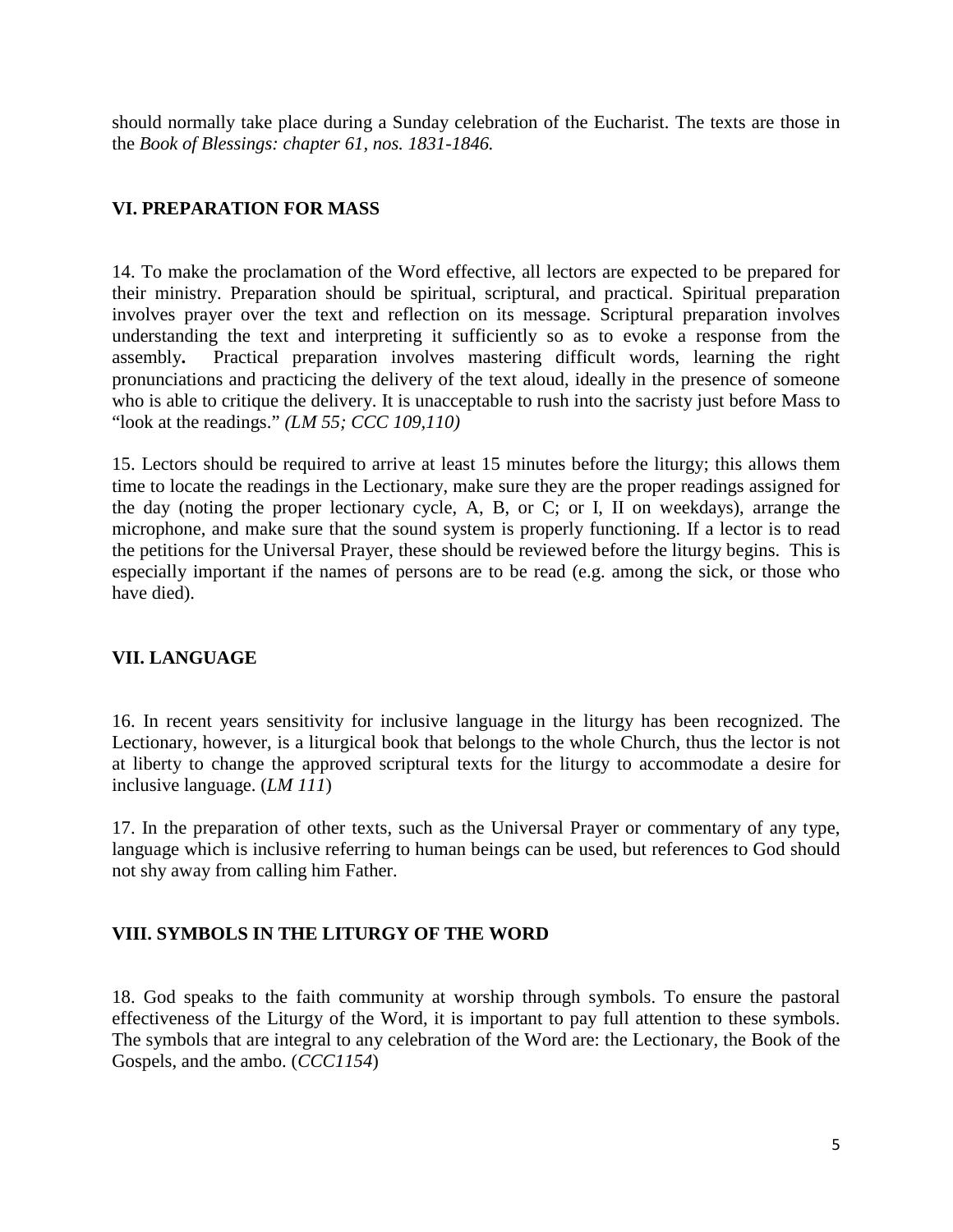19. The Scriptures for Mass are contained in the Lectionary and the Book of Gospels. These books in themselves are signs of God's Word and should be permanent, dignified and wellbound, and are not to be replaced by other pastoral aids. The readings are always proclaimed from these liturgical books and never from a missalette or participation aids. Non-biblical readings are never to be substituted for the readings or Responsorial Psalm. (*GIRM 57, 349; LM 12, 35, 36, 37*)

20. The ambo is the symbol of the presence of the Word of God, just as the altar is the symbol of the sacrament of the Eucharist. The Liturgy of the Word takes place at the ambo, always of a suitable design and dignity and located in a prominent place. Candles and other decorative elements may be placed around it but without obscuring the ambo. The ambo is to be used for the proclaimed Word, namely, the readings, the responsorial psalm, the Gospel, including the Homily and the Universal Prayer, and the Exsultet at the Easter Vigil. A lectern or cantor's stand is used for leading of song and making announcements. *(LM 16, 32, 33*; *GIRM 58, 309: BLS 61*)

# **IX. NUMBER OF LECTORS**

21. Each of the readings of the Liturgy of the Word should ideally have its own lector; this includes a psalmist for the Responsorial Psalm. A single reading, except in the expressed case of the singing or reading of the Passion of the Lord, is not to be divided among lectors. *(LM 52; GIRM 99,109)*

22. The lector should not ordinarily exercise another liturgical ministry during the same Mass. Announcements and/or any commentaries during the celebration are ideally read by someone other than the lector. (*CS 28; GIRM 99)*

# **X. ATTIRE**

23. Attire should be appropriate, modest, and should express the dignity associated with the role of proclaiming the Word of God and the solemnity of the particular celebration. Recreational and athletic clothing are considered inappropriate. The lector should never dress or do anything to draw attention to her/himself at any time. (*GIRM 33*9)

## **XI. DICTION**

24. Lectors must always keep in mind how their reading is being heard. It is never enough simply to say the words on the written page, but to say them in such a way that they are clearly understood and that their meaning has its proper impact. In large churches, lectors should keep in mind that they must compensate for reverberation by slowing their pace or by paying special attention to clear diction of each word or phrase. Lectors should also be warned against the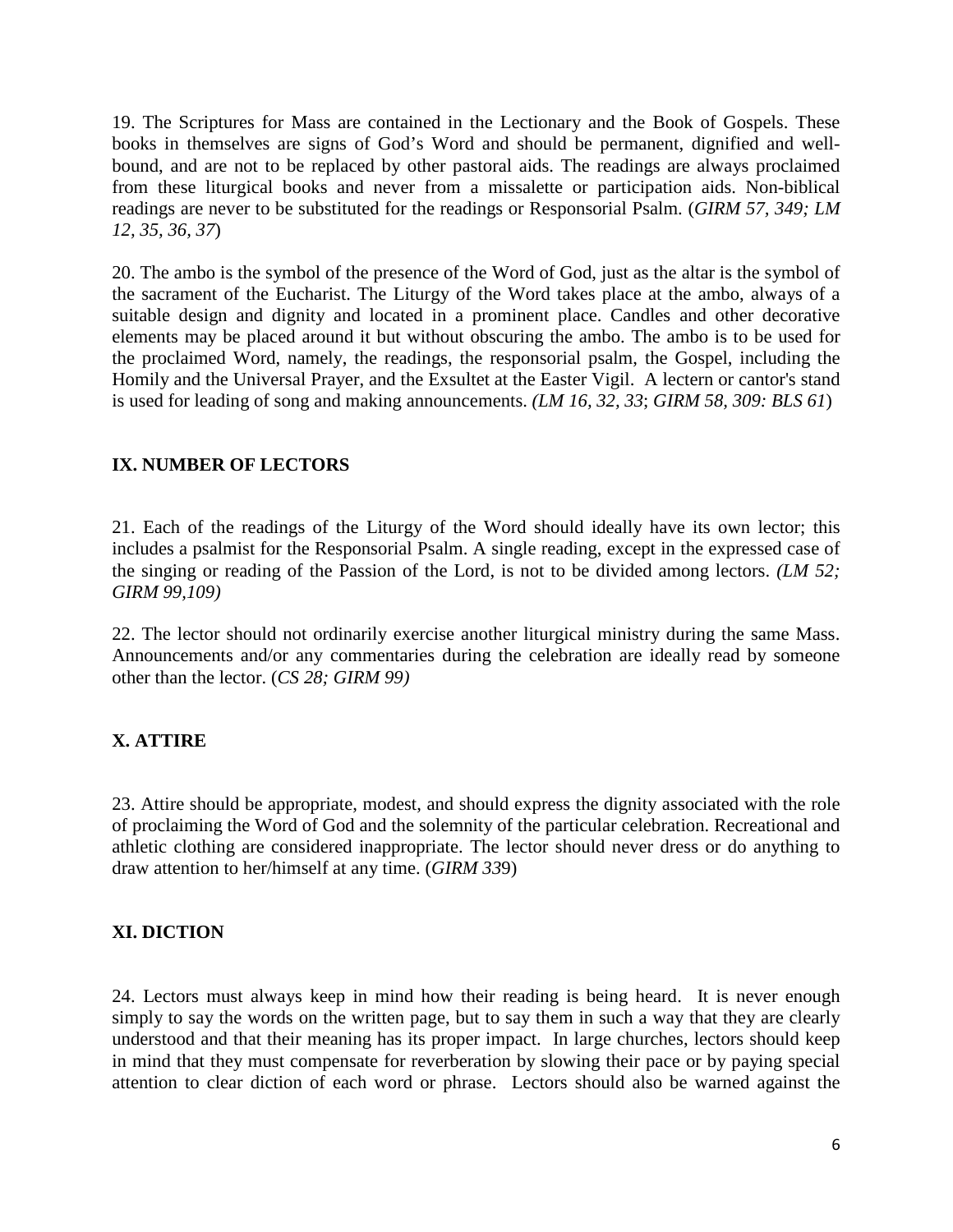temptation to trail off at the end of a sentence, thus making it more difficult for listeners to understand.

## **XII. SILENCE**

25. The Liturgy of the Word is to be celebrated in a manner that promotes meditation. Therefore, any haste that impedes recollection is to be avoided. A silence, observed by all, to reflect on the Word of God, occurs before the Liturgy of the Word and after each reading and the homily. Catechesis on the purpose and appropriate use of this silence should be offered to the community by pastors and chaplains. *(LM 28; GIRM 45, 56, 66)*

## **XIII. THE LECTOR IN THE LITURGICAL CELEBERATION**

#### *Introductory Rite*

26. The lectors can take part in the entrance procession of Sunday or sung Masses. In a Mass without the Deacon one of the lectors, paying attention to posture and pacing, solemnly carries the closed Book of Gospels immediately in front of the celebrant or concelebrant, holding it slightly elevated. Upon reaching the altar the lector places the Book of the Gospels upon the altar then goes to his or her seat. The Lectionary is never carried in procession, but is placed on the ambo before Mass begins opened to the first reading. *(GIRM 44, 49, 120, 128, 194, 195; LM 17)*

27. If there is no opening liturgical song or communion song and the antiphons in the Missal are not said by the faithful, a lector may recite them at the appropriate time (*GIRM 48, 87, 98, 198*).

## *The Liturgy of the Word*

28. At the time of the Liturgy of the Word, the lector approaches the ambo slowly and with reverence. All movements in the liturgy are performed with dignity and grace; they are never hurried. (*GIRM 42, 128,130, 310: LM 16, 28*)

## *The First Reading*

29. Once at the ambo the lector waits until the assembly is seated and quiet before beginning the reading. (*GIRM 196*)

31. The reading is announced using only the introductory text given in the Lectionary *"A reading from..."* . The reading designation "First Reading;" "Second Reading" is not read, nor is the superscript written above the reading itself. After a brief pause, the reader proclaims the Word of God with a tone of voice and in a manner that corresponds to the genre and literary form of the Sacred Scripture.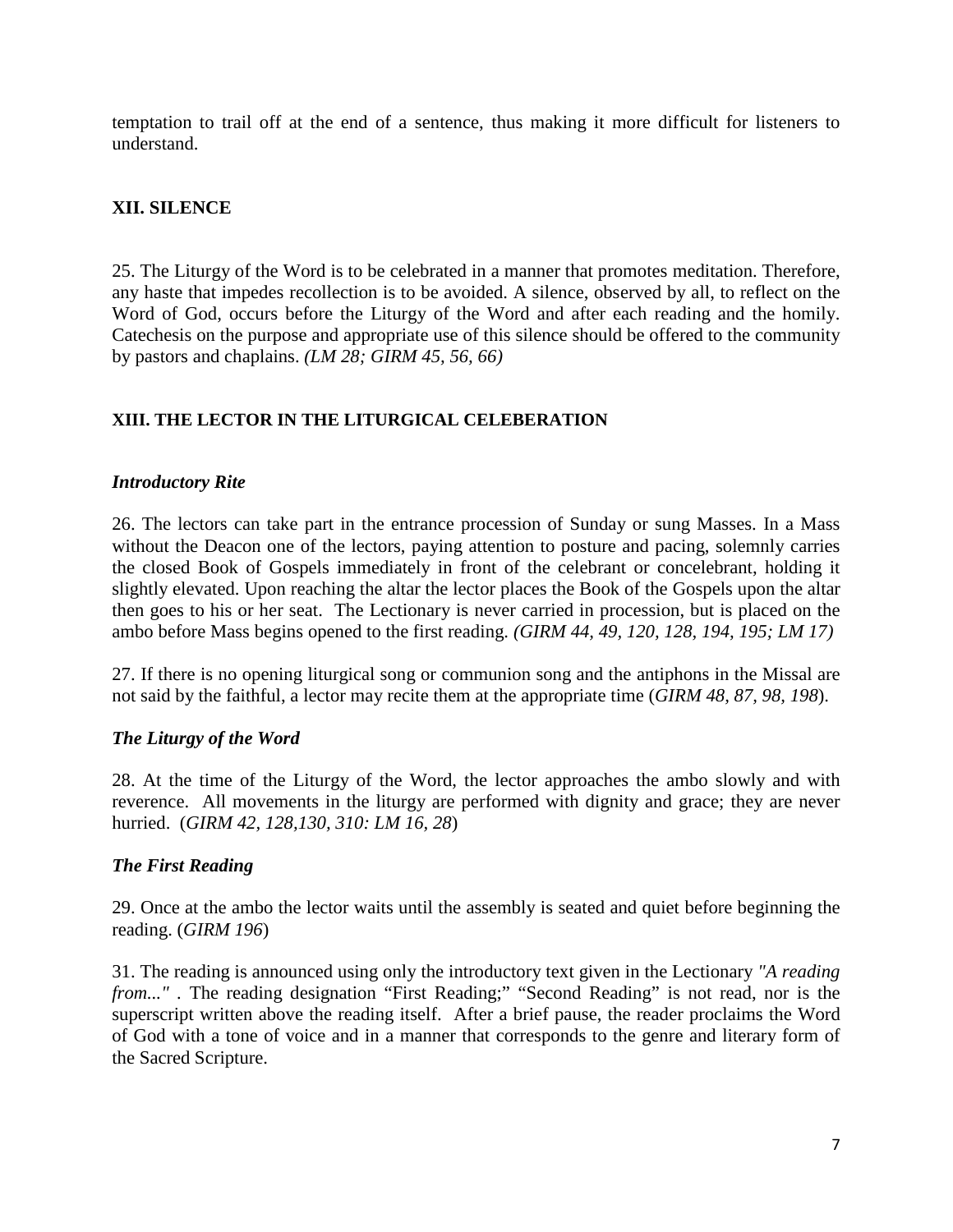32. At the conclusion of the reading the lector pauses and without making any hand or arm gestures nor lifting up the Lectionary then says, "*The word of the Lord*." This may be sung by the lector if he or she is capable of doing so. The lector, still looking toward those in the nave, waits for the acclamation, *Thanks be to God*. The lector may remain at the ambo for the period of silence that follows the reading, modeling a contemplative stance for the others in the congregation. Then the lector returns to his or her seat. (*GIRM 128, 196; LM 18*)

#### *The Responsorial Psalm*

33. It is preferable for the Responsorial Psalm to be sung. If it cannot be sung then it is proclaimed by the lector at the ambo in a way that is particularly suited to foster meditation on the Word of God. The lector should begin the recitation with the antiphon. Announcing "The Responsorial Psalm" is unnecessary. (*GIRM 61, 129, 196; LM 20, 21, 22*) If the Responsorial Psalm is recited, as, for example, on weekdays, the lector should always speak the response along with the assembly, but in a slightly different tone of voice, because many of the responses are too difficult for the people to remember, and the lector's speaking them with the assembly gives them the assurance they need.

#### *The Second Reading*

34. The Second Reading is proclaimed in the same way as the First Reading. After the Second Reading, if the Book of the Gospels will be used, the lector removes the Lectionary and places it on the shelf in the ambo or another suitable location. A brief period of silence is observed after the Second Reading. (*GIRM 130, 196*)

#### *The Gospel Acclamation*

35. The acclamation before the Gospel is typically sung. In the absence of a cantor or psalmist, the lector should not lead this chant unless he or she is capable of doing so. When it is not sung, it may be recited by the lector at the ambo. (*GIRM 62, 63, 131; LM 23*) However, if it is sung and the cantor/lector has access to another microphone (if needed), it should be done away from the ambo, so that the deacon or priest who proclaims the Gospel does not have to wait until the cantor/lector vacates the ambo. It is not one of the readings, and therefore may be chanted away from the ambo.

#### *The Universal Prayer*

36. In the absence of a deacon, a lector announces the petitions of the Universal Prayer. The lector is in place at the ambo for the priest celebrant's introduction to the Universal Prayer and remains at the ambo for the concluding prayer. Only after the *Amen* does the lector return to his or her seat. (*GIRM 99, 197; LM 30, 53*)

37. If the intentions are sung, a cantor is to be assigned the function of announcing the intentions from the ambo or another suitable place. The cantor then remains in place until the *Amen*. (*GIRM 138, LM 30, 31, 53*)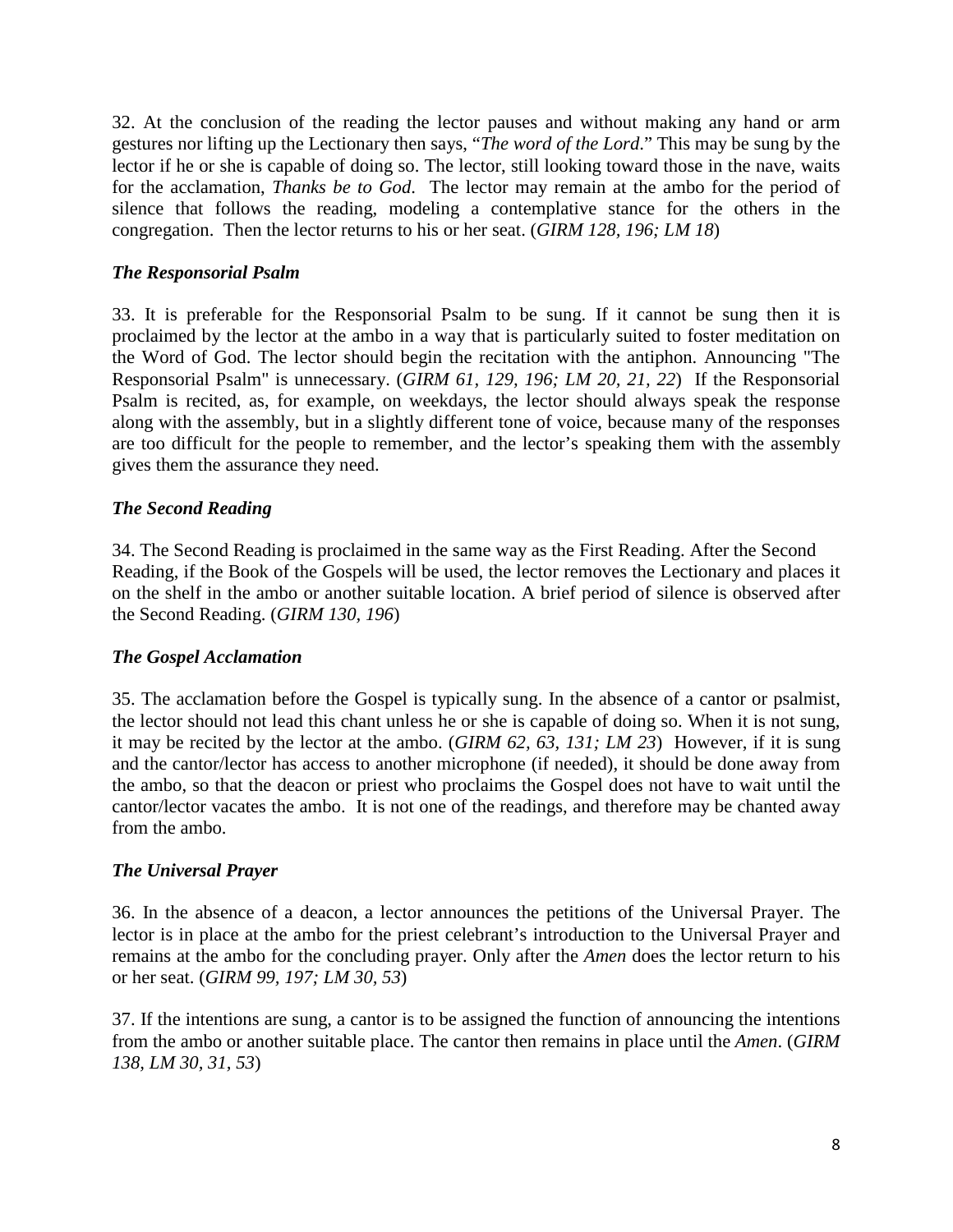#### *Concluding Rite*

39. The lector may join in the procession at the end of Mass in the same order as in the procession to the altar, if it is the custom of the parish. Neither the Lectionary nor the Book of Gospels is carried in the recessional. (*GIRM 169*)

#### **XIV. USE OF THE LECTIONARY FOR MASSES WITH CHILDREN**

40. In the celebration of Masses with mostly children present and with the use of the *Lectionary for Masses with Children*, the Introduction to the liturgical book provides guidelines for the selection of children as lectors. "All liturgical ministries are exercised for the prayer of the assembly. Therefore ministers should be selected on the basis of liturgical competence. It should not be presumed that children should proclaim the word of God in the celebrations in which this Lectionary [*Lectionary for Masses with Children*] is used. Some younger children are able to read the Scriptures competently, but the witness of older children, teenagers, or adults, ministering graciously and reverently to young children engaged in liturgical prayer, is more conducive to the children's growing reverence for the Word of God, than the peer ministry of embarrassed or ill prepared children." (*LMC 28*)

41. Children, even if they are not fully-initiated members of the Church, are not excluded from the role of lector in Masses with children. They are to be considered for this role only if they are prepared to competently proclaim the Word of God and serve those who will hear it. It must be clear to them that the Mass is not an opportunity for performance. (*LMC 22, 24, 47*)

## **XV. THE CELEBRATION OF THE SACRAMENTS AND FUNERALS**

42. It is always preferred that in the celebration of the sacraments and funerals that those deputed to proclaim the Word of God are men and women who typically carry out this liturgical ministry with the necessary formation and ministerial competence. The proclamation of the Word of God in every liturgical celebration is first and foremost the announcement of the salvation, and its proper minister serves this mystery and those who will hear it. However, for pastoral reasons, family members or friends may carry out this ministry. During a Confirmation Mass a candidate for Confirmation may be lector when given proper training in advance. The parish should provide these individuals assistance and guidance so that God's Word is proclaimed with clarity and dignity. The person should never be chosen simply for the sake of giving him/her something to do in the liturgy.

#### **XVI. CONCLUSION**

43. "When this word is proclaimed in the Church and put into living practice, it enlightens the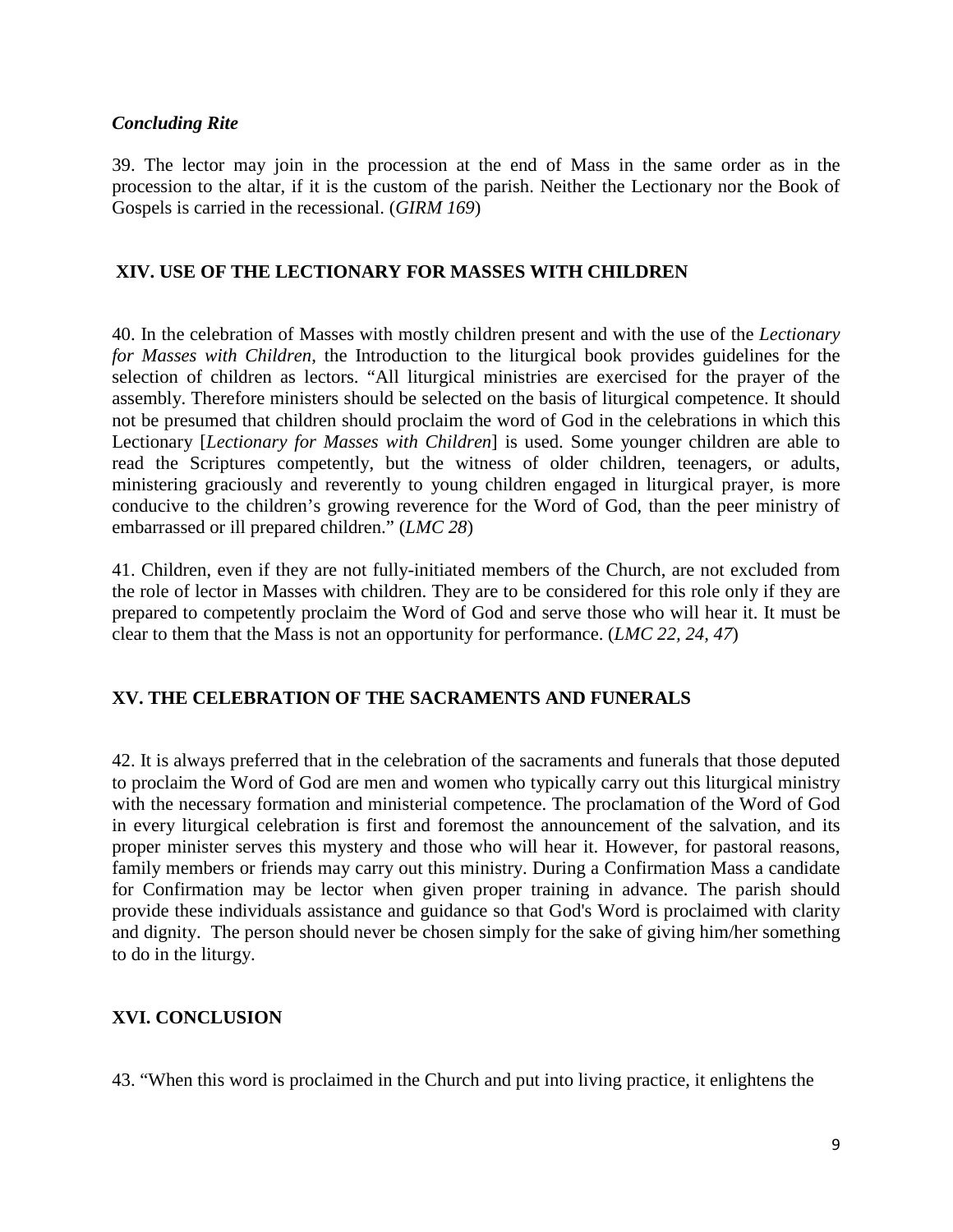faithful through the working of the Holy Spirit and draws them into the entire mystery of the Lord as a reality to be lived." *(LM 47)*